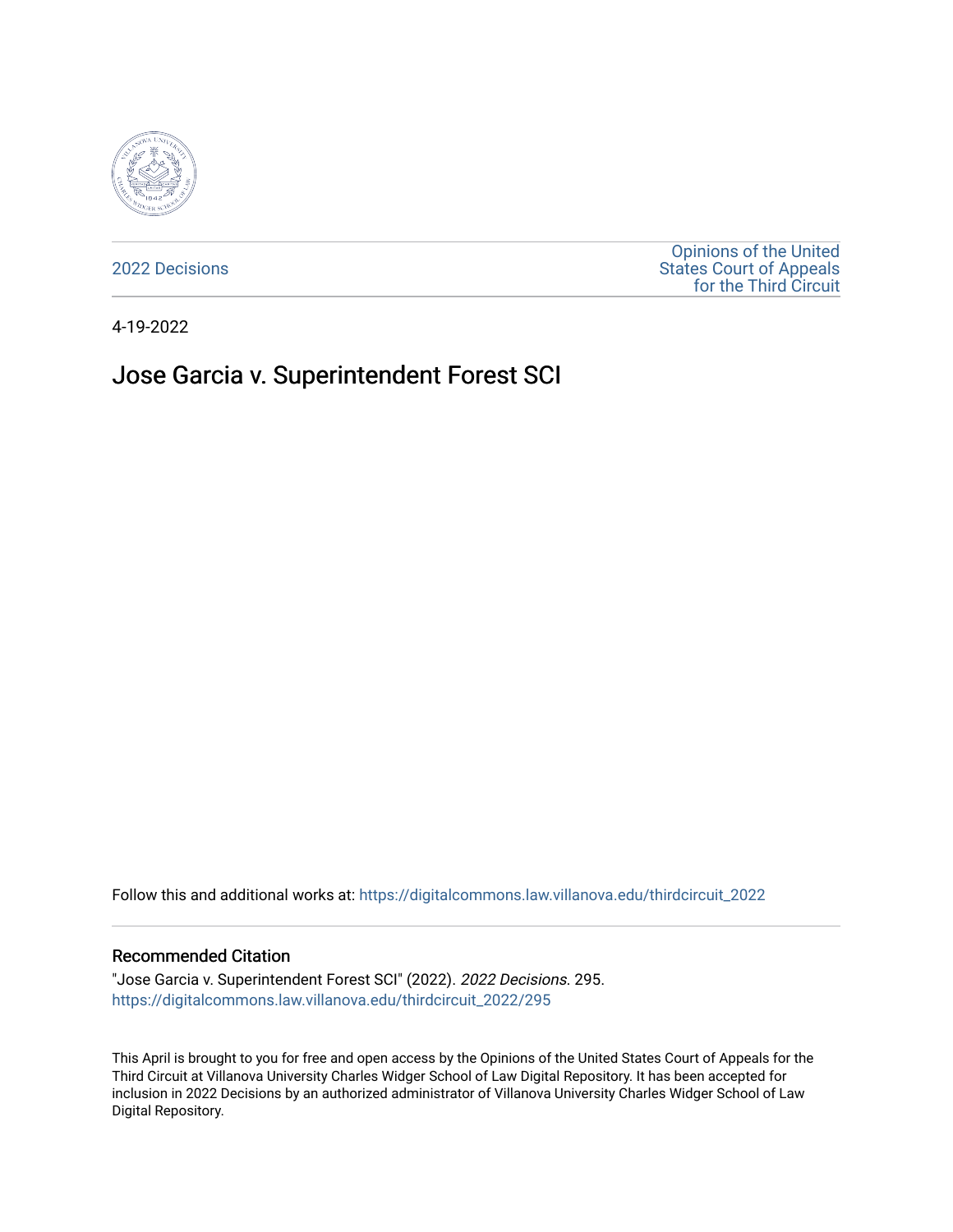#### **NOT PRECEDENTIAL**

### UNITED STATES COURT OF APPEALS FOR THE THIRD CIRCUIT

No. 20-1570  $\mathcal{L}_\text{max}$ 

#### JOSE GARCIA,

Appellant

v.

## SUPERINTENDENT FOREST SCI; DISTRICT ATTORNEY OF BERKS COUNTY; ATTORNEY GENERAL OF PENNSYLVANIA

On Appeal from the United States District Court for the Eastern District of Pennsylvania (D.C. No. 5:17-cv-05249) District Judge: Honorable Jan E. DuBois

Submitted Under Third Circuit L.A.R. 34.1(a) on March 22, 2022

Before: BIBAS, MATEY, and PHIPPS, *Circuit Judges* 

(Filed: April 19, 2022)  $\mathcal{L}_\text{max}$ 

## **OPINION\***

BIBAS, *Circuit Judge*.

Courts need not second-guess a defense lawyer's performance if it did not affect the

trial's outcome. Jose Garcia claims that his defense lawyer should have tried to keep his

<sup>\*</sup> This disposition is not an opinion of the full Court and, under I.O.P. 5.7, is not binding precedent.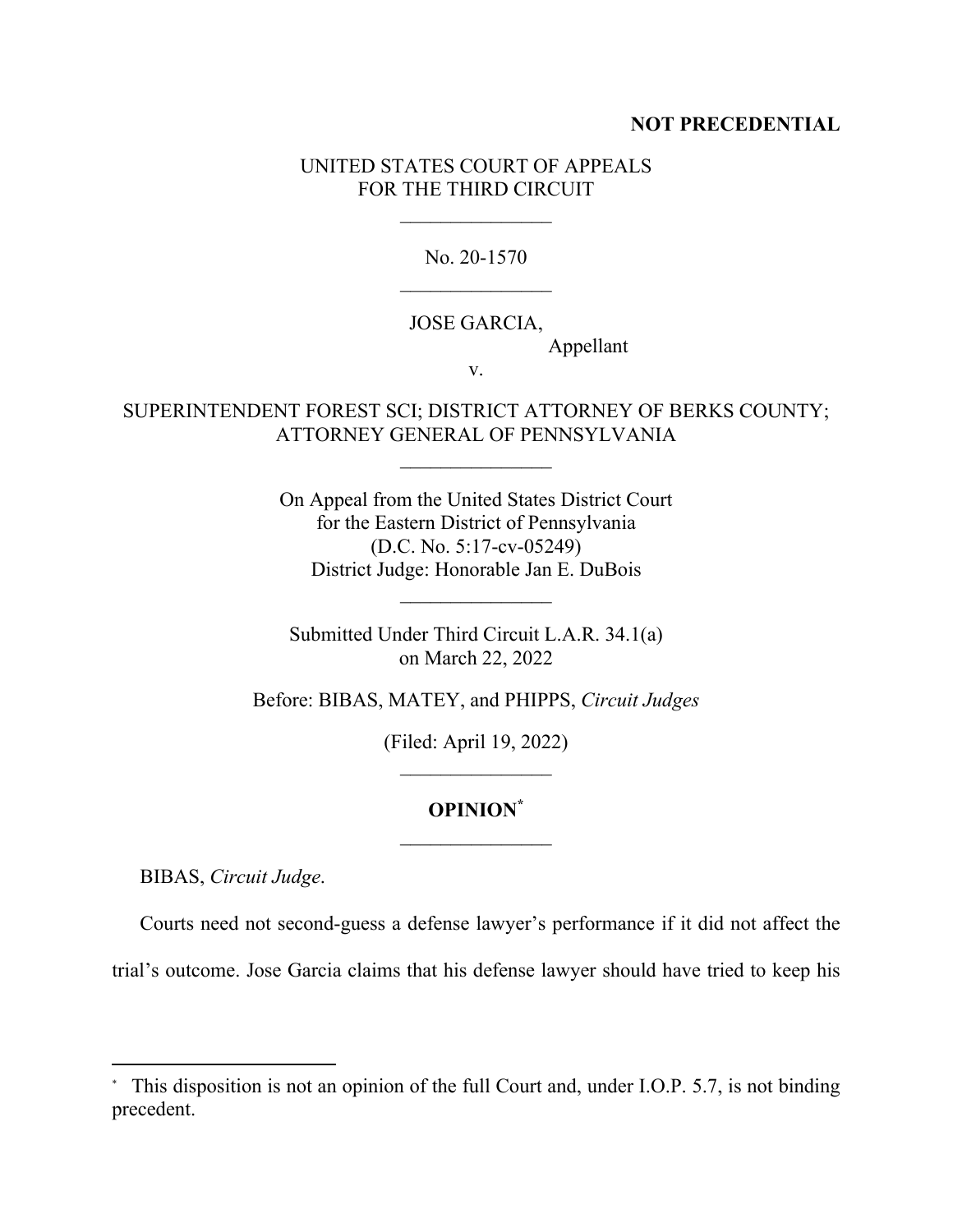child victim from testifying. But she was probably competent to testify. And even without her testimony, the jury still would have credited all the other evidence against him. So we will affirm the denial of his habeas petition.

In 2006, Garcia sexually abused his girlfriend's five-year-old niece. One day, he was left to babysit her. When the girl's cousin bathed her later that night, the cousin noticed that the girl's genitals were "really, really red." App. 158. When asked about it, the girl was "nervous, scared." App. 159. After a few minutes, she opened up, telling her cousin that Garcia had penetrated her vagina with his finger. And over the next few days, she repeated that accusation to a doctor, a nurse, and police.

Garcia was not tried until seven years later. By then, the girl had forgotten some details of the assault. She was twelve, still young enough to need a hearing on her competency to testify. *Rosche v. McCoy*, 156 A.2d 307, 310 (Pa. 1959). Yet Garcia's lawyer never sought such a hearing.

At trial, the girl reiterated that Garcia had penetrated her with his finger. The emergency-room doctor, nurse, and investigators repeated what she had told them just after the assault. And both the cousin and doctor described the girl's genitals as red; the doctor said that they were swollen too. Though her hymen was intact, he added, that was still consistent with penetration. The judge instructed the jury that the crime of aggravated indecent assault required penetration, "however slight[]." App. 184. After hearing all this, the jury convicted Garcia.

On state habeas (PCRA), Garcia insisted that his trial lawyer was ineffective for failing to seek a competency hearing. The state courts rejected that claim. Garcia then raised the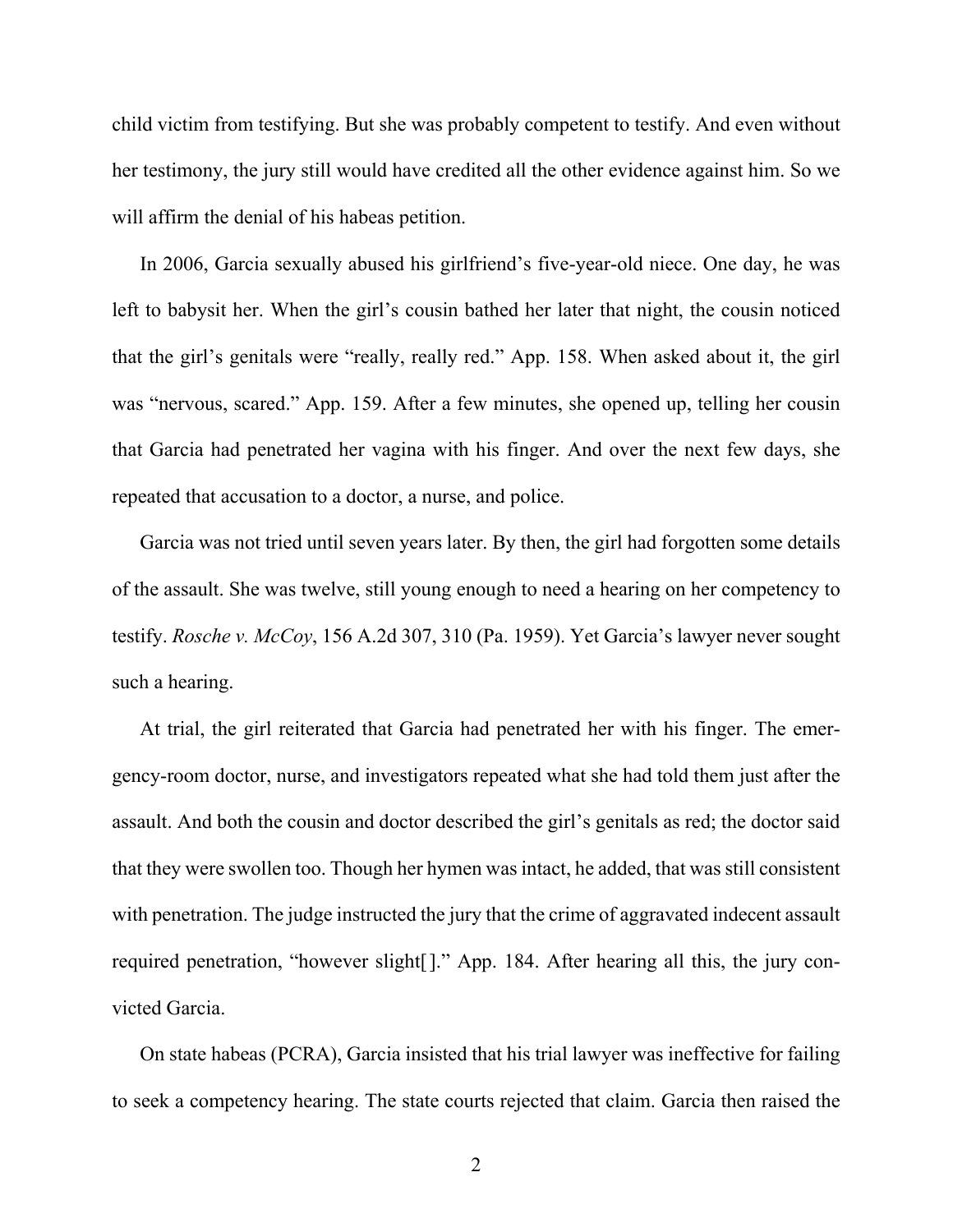claim again on federal habeas. But the magistrate judge recommended denying that claim, and the District Court did so. We granted a certificate of appealability on that claim and will now affirm.

Even if Garcia's lawyer performed deficiently by not seeking a competency hearing, the state courts reasonably found that this failure did not cause prejudice. *See* 28 U.S.C.  $§ 2254(d)(1)–(2)$  (requiring deferential review of state courts' findings of fact and application of "clearly established [f]ederal law"); *Strickland v. Washington*, 466 U.S. 668, 688, 694 (1984) (requiring proof of both deficient performance and prejudice).

For one, the girl was "apparent<sup>[]</sup>y] ab<sup>[]</sup> to answer the questions posed with a reasonable degree of certainty." App. 348. True, she could not remember how long the assault lasted, whether she or Garcia said anything during the assault, and where she was when she told the police. But she retold the same basic story that she had told seven years earlier, so she probably would have passed a competency test. *See Rosche*, 156 A.2d at 310.

Plus, the girl's live testimony made no difference. Her repeated descriptions right after the assault, coupled with the testimony about her swollen, irritated genitalia, was "strong … evidence of [Garcia's] guilt." *Medina v. DiGuglielmo*, 461 F.3d 417, 430 (3d Cir. 2006). Her trial testimony added no more facts.

Garcia counters that if the girl had not testified, the jurors might not have believed her earlier statements. But she had made similar statements to several people. And they were corroborated by the doctor's and cousin's observations of her genitalia. Though Garcia attacked the credibility of those statements at trial, the jury still believed them. He does not persuade that those attacks would have succeeded without the girl's live testimony.